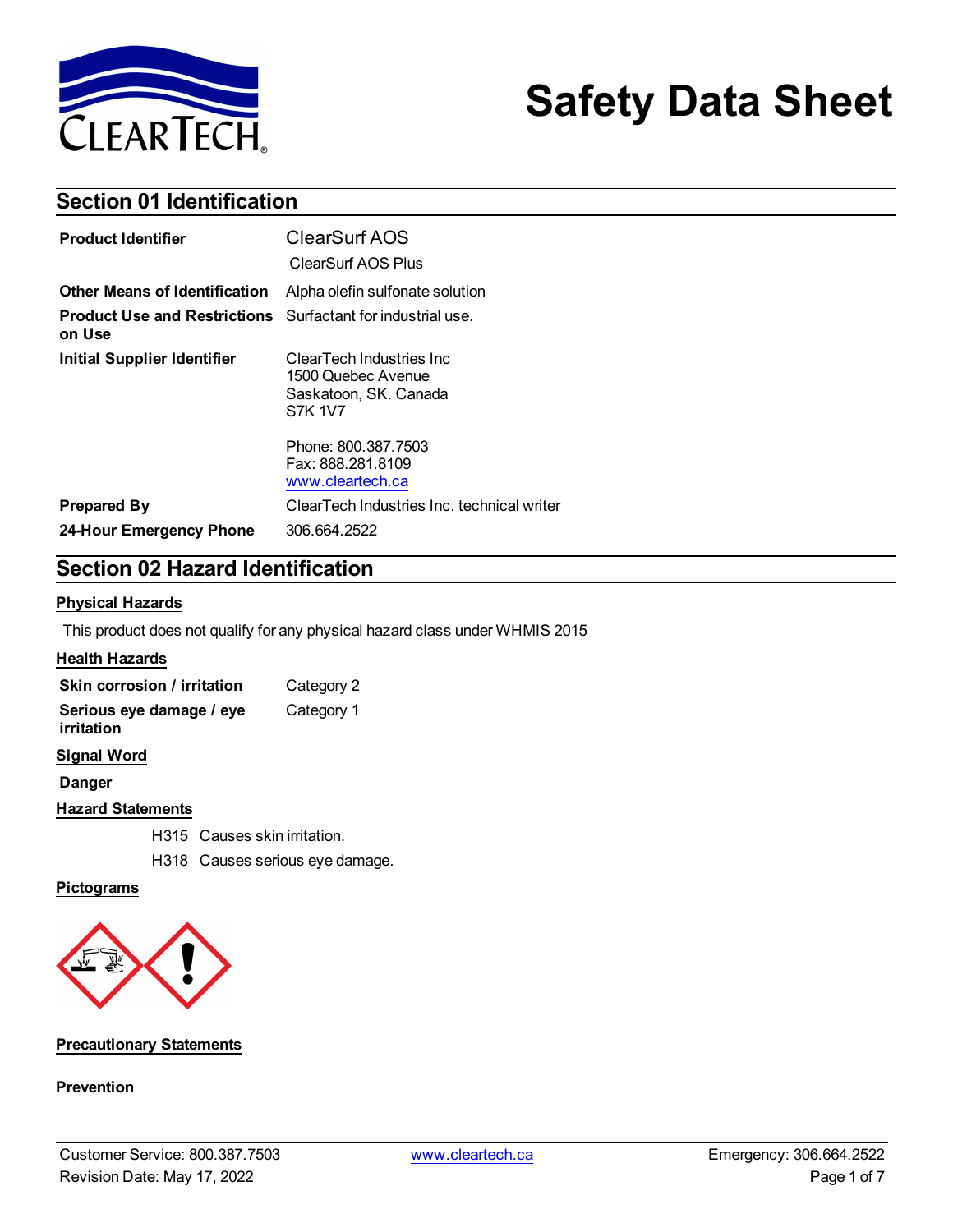### **Safety Data Sheet** ClearSurf AOS

- P264 Wash affected body parts thoroughly after handling.
- P280 Wear protective gloves, eye protection, face protection

#### **Response**

| P303 P352 P332 IF ON SKIN (or hair): Wash with plenty of water. If skin irritation occurs: Get medical advice /<br>P313 P362 P364 attention. Take off contaminated clothing and wash it before reuse. |
|-------------------------------------------------------------------------------------------------------------------------------------------------------------------------------------------------------|
| P305 P351 P338 IF IN EYES: Rinse cautiously with water for several minutes. Remove contact lenses, if present<br>P310 and easy to do. Continue rinsing. Immediately call a POISON CENTER or doctor.   |

#### **Hazards Not Otherwise Classified**

Not available

#### **Supplemental Information**

Not available

### **Section 03 Composition / Information on Ingredients**

#### **Hazardous Ingredients:**

| <b>Chemical name</b>                                                      | Common name(s)         | <b>CAS</b> number | Concentration (w/w%) |
|---------------------------------------------------------------------------|------------------------|-------------------|----------------------|
| Sulfonic acids, C14-16-alkane hydroxy and C14-<br>16-alkene, sodium salts | Alpha olefin sulfonate | 68439-57-6        | 34-40%               |

#### **Section 04 First-Aid Measures**

#### **Description of necessary first-aid measures**

**Inhalation** Get medical advice / attention if you feel unwell or are concerned. Remove source of exposure or move person to fresh air and keep comfortable for breathing. Call a POISON CENTER or doctor if you feel unwell.

- **Ingestion** Rinse mouth. Get medical advice / attention if you feel unwell or are concerned.
- **Skin contact** Avoid direct contact. Wear chemical protective clothing, if necessary. Take off immediately contaminated clothing, shoes and leather goods. Rinse skin with lukewarm, gently flowing water / shower for 15 to 20 minutes. 5 minutes or until product is removed. Get medical advice / attention. Wash contaminated clothing before re-use, or discard. If skin irritation occurs or if you feel unwell: Get medical advice / attention.
- **Eye contact** Remove source of exposure or move person to fresh air. Rinse eyes cautiously with lukewarm, gently flowing water for several minutes, while holding the eyelids open. Remove contact lenses, if present and easy to do. Continue rinsing for 30 minutes. Take care not to rinse contaminated water into the unaffected eye or onto the face. Immediately call a POISON CENTER or doctor.

#### **Most important symptoms and effects, both acute and delayed**

| <b>Inhalation</b>   | May cause respiratory irritation.                                                            |
|---------------------|----------------------------------------------------------------------------------------------|
| Ingestion           | May cause discomfort or nausea.                                                              |
| <b>Skin contact</b> | Causes skin irritation.                                                                      |
| Eye contact         | Causes serious eye damage.                                                                   |
|                     | <b>Further information</b> For further information see Section 11 Toxicological Information. |

#### **Section 05 Fire Fighting Measures**

|                                   | <b>Suitable extinguishing media</b> Extinguish fire using extinguishing agents suitable for the surrounding fire. |
|-----------------------------------|-------------------------------------------------------------------------------------------------------------------|
| Unsuitable extinguishing<br>media | Water jets are not recommended in fires involving chemicals.                                                      |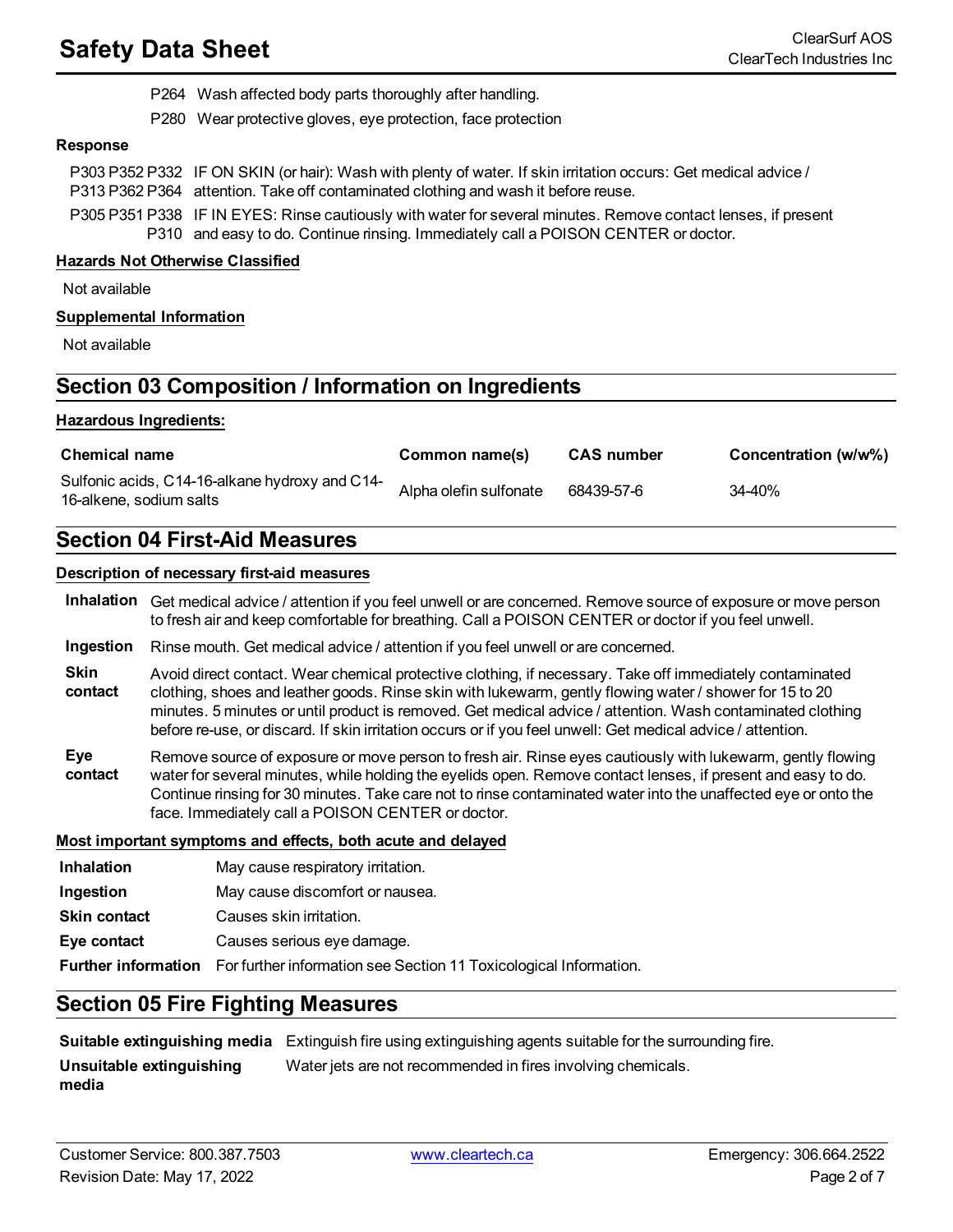**Specific hazards arising from** In the event of a fire oxides of carbon and sulphur may be released. **the chemical**

**Special protective equipment** Wear NIOSH-approved self-contained breathing apparatus and chemical-protective **for fire-fighters** clothing.

#### **Section 06 Accidental Release Measures**

| <b>Personal Precautions /</b><br><b>Protective Equipment /</b><br><b>Emergency Procedures</b> | Wear appropriate personal protective equipment (See Section 08 Exposure Controls and<br>Personal Protection). Stay upwind, ventilate area.                                                                                                                                                                                                                                                          |
|-----------------------------------------------------------------------------------------------|-----------------------------------------------------------------------------------------------------------------------------------------------------------------------------------------------------------------------------------------------------------------------------------------------------------------------------------------------------------------------------------------------------|
| <b>Environmental Precautions</b>                                                              | Prevent material from entering waterways, sewers or confined spaces. Notify local health<br>and wildlife officials. Notify operators of nearby water intakes.                                                                                                                                                                                                                                       |
| <b>Methods and Materials for</b><br><b>Containment and Cleaning</b><br>Up                     | SMALL SPILLS: Stop or reduce leak if safe to do so. Clean up spill with non-reactive<br>absorbent and place in suitable, covered, labeled containers. Flush area with water.<br>Contaminated absorbent material may pose the same hazards as the spilled product. Use<br>vented containers to avoid pressure buildup.<br>LARGE SPILLS: Contact fire and emergency services and supplier for advice. |

### **Section 07 Handling and Storage**

|                                    | <b>Precautions for Safe Handling</b> Use proper equipment for lifting and transporting all containers. Use sensible industrial<br>hygiene and housekeeping practices. Wash thoroughly after handling. Avoid all situations<br>that could lead to harmful exposure.<br>Inspect containers for damage or leaks before handling. If the original label is damaged or<br>missing replace with a workplace label. Have suitable emergency equipment for fires, spills<br>and leaks readily available. |
|------------------------------------|--------------------------------------------------------------------------------------------------------------------------------------------------------------------------------------------------------------------------------------------------------------------------------------------------------------------------------------------------------------------------------------------------------------------------------------------------------------------------------------------------|
| <b>Conditions for Safe Storage</b> | Store in a cool, dry, well-ventilated area, away from heat sources and incompatible<br>materials. Always store in original labeled container. Keep containers tightly closed when<br>not in use and when empty. Empty containers may contain hazardous residues. Protect<br>label and keep it visible.                                                                                                                                                                                           |
| <b>Incompatibilities</b>           | Oxidizing agents, such as oxygen, hydrogen peroxide, sulphuric and nitric acids,<br>hypochlorites and permanganates.                                                                                                                                                                                                                                                                                                                                                                             |

### **Section 08 Exposure Controls and Personal Protection**

#### **Exposure limits**

There are no known exposure limits for this product.

#### **Engineering controls**

**Ventilation Requirements** Mechanical ventilation (dilution or local exhaust), process or personnel enclosure and control of process conditions should be provided in accordance with all fire codes and regulatory requirements. Supply sufficient replacement air to make up for air removed by exhaust systems. **Other A** soak hose and eyewash station or emergency shower and eyewash station should be available, tested, and be in close proximity to the product being handled in accordance with provincial regulations.

#### **Protective equipment**

The following are recommendations only. It is the responsibility of the employer / user to conduct a hazard assessment of the process in which this product being used and determine the proper engineering controls and PPE for their process. Additional regulatory and safety information should be sought from local authorities and, if needed, a professional industrial hygienist.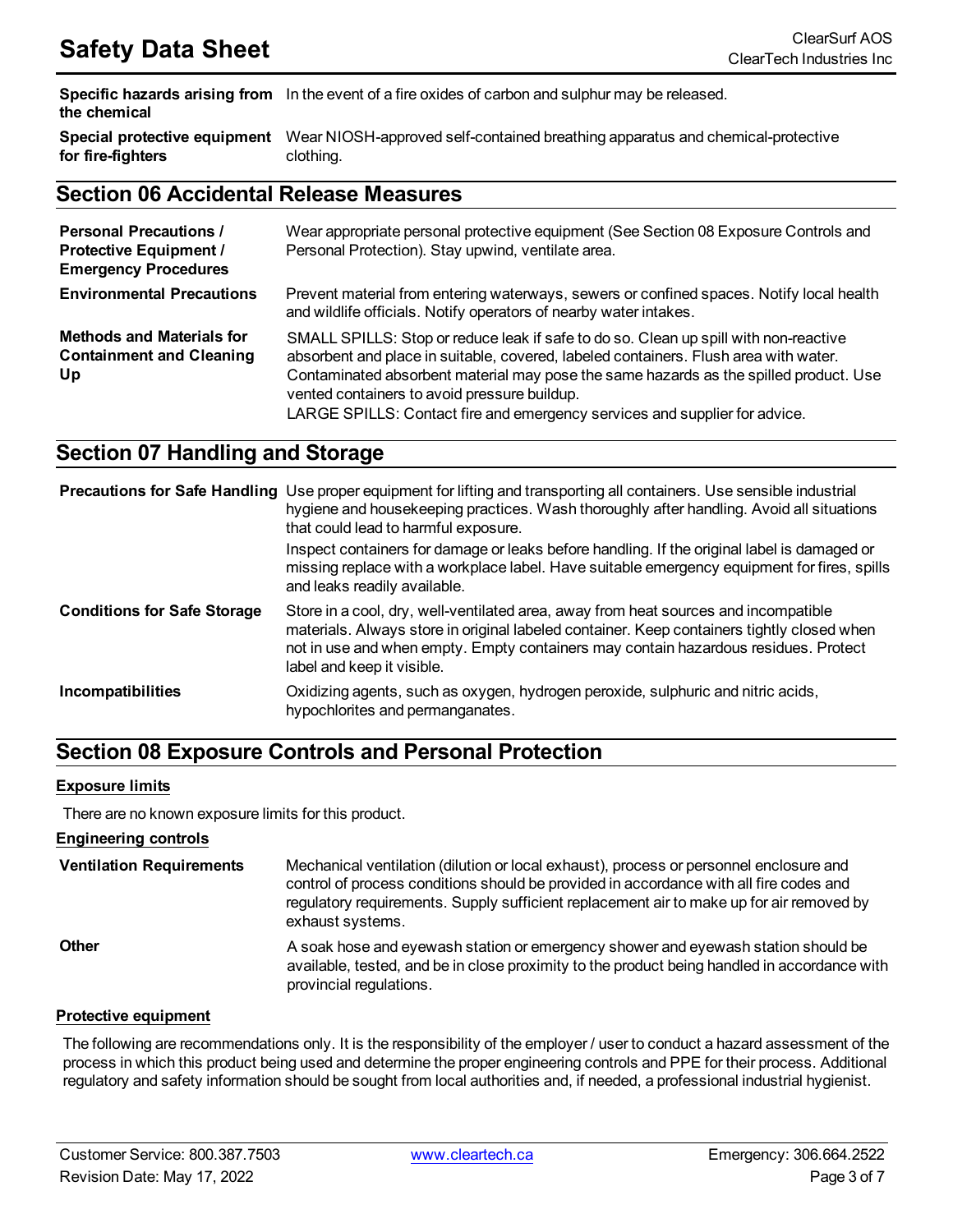| Eye and face protection       | Where there is potential eye or face exposure, tightly fitting safety goggles and a face shield<br>or a full face respirator or similar protective equipment which protects the wearer's face and<br>eyes are recommended. Contact lenses are not recommended; they may contribute to<br>severe eye injury.                                                                                                                                                                                                                                                                                                                               |
|-------------------------------|-------------------------------------------------------------------------------------------------------------------------------------------------------------------------------------------------------------------------------------------------------------------------------------------------------------------------------------------------------------------------------------------------------------------------------------------------------------------------------------------------------------------------------------------------------------------------------------------------------------------------------------------|
| Hand and body protection      | Where handling this product it is recommended that skin contact is avoided. Disposable<br>latex or nitrile gloves are recommended to prevent incidental contact. Butyl rubber,<br>neoprene, or PVC skin protection is recommended for extended contact. Leather gloves are<br>not recommended for chemical protection. Refer to manufacturer's specifications for<br>breakthrough times and permeability information; note that breakthrough times and<br>permeability vary with temperature, application and age of material. Continued use of<br>contaminated safety gear or clothing is not recommended; wash before reuse or discard. |
| <b>Respiratory protection</b> | In case of insufficient ventilation wear suitable respiratory equipment.                                                                                                                                                                                                                                                                                                                                                                                                                                                                                                                                                                  |
| <b>Thermal hazards</b>        | Not available                                                                                                                                                                                                                                                                                                                                                                                                                                                                                                                                                                                                                             |

### **Section 09 Physical and Chemical Properties**

| <b>Appearance</b>                                 |                                   |
|---------------------------------------------------|-----------------------------------|
| <b>Physical state</b>                             | Liquid                            |
| Colour                                            | Colourless to light yellow liquid |
| <b>Odour</b>                                      | Not available                     |
| <b>Odour threshold</b>                            | Not available                     |
| <b>Property</b>                                   |                                   |
| рH                                                | $7.0 - 10.0$                      |
| Melting point / freezing point                    | $-8^{\circ}$ C                    |
| Initial boiling point and<br>boiling range        | Not available                     |
| <b>Flash point</b>                                | Not available                     |
| <b>Evaporation rate</b>                           | Not available                     |
| Flammability                                      | Not applicable                    |
| <b>Upper flammable limit</b>                      | Not available                     |
| Lower flammable limit                             | Not available                     |
| Vapour pressure                                   | Negligible                        |
| Vapour density                                    | Not available                     |
| <b>Relative density</b>                           | Not applicable                    |
| <b>Solubility</b>                                 | Soluble in water                  |
| <b>Partition coefficient: n-</b><br>octanol/water | Log -1.3 $@$ 20 $^{\circ}$ C      |
| <b>Auto-ignition temperature</b>                  | Not available                     |
| <b>Decomposition temperature</b>                  | Not available                     |
| <b>Viscosity</b>                                  | 1.11 mPa $\cdot$ s                |
| <b>Specific gravity</b>                           | $1.06 \pm 0.01$ @ 20°C            |
| <b>Particle characteristics</b>                   | Not applicable                    |

### **Section 10 Stability and Reactivity**

**Reactivity** Not available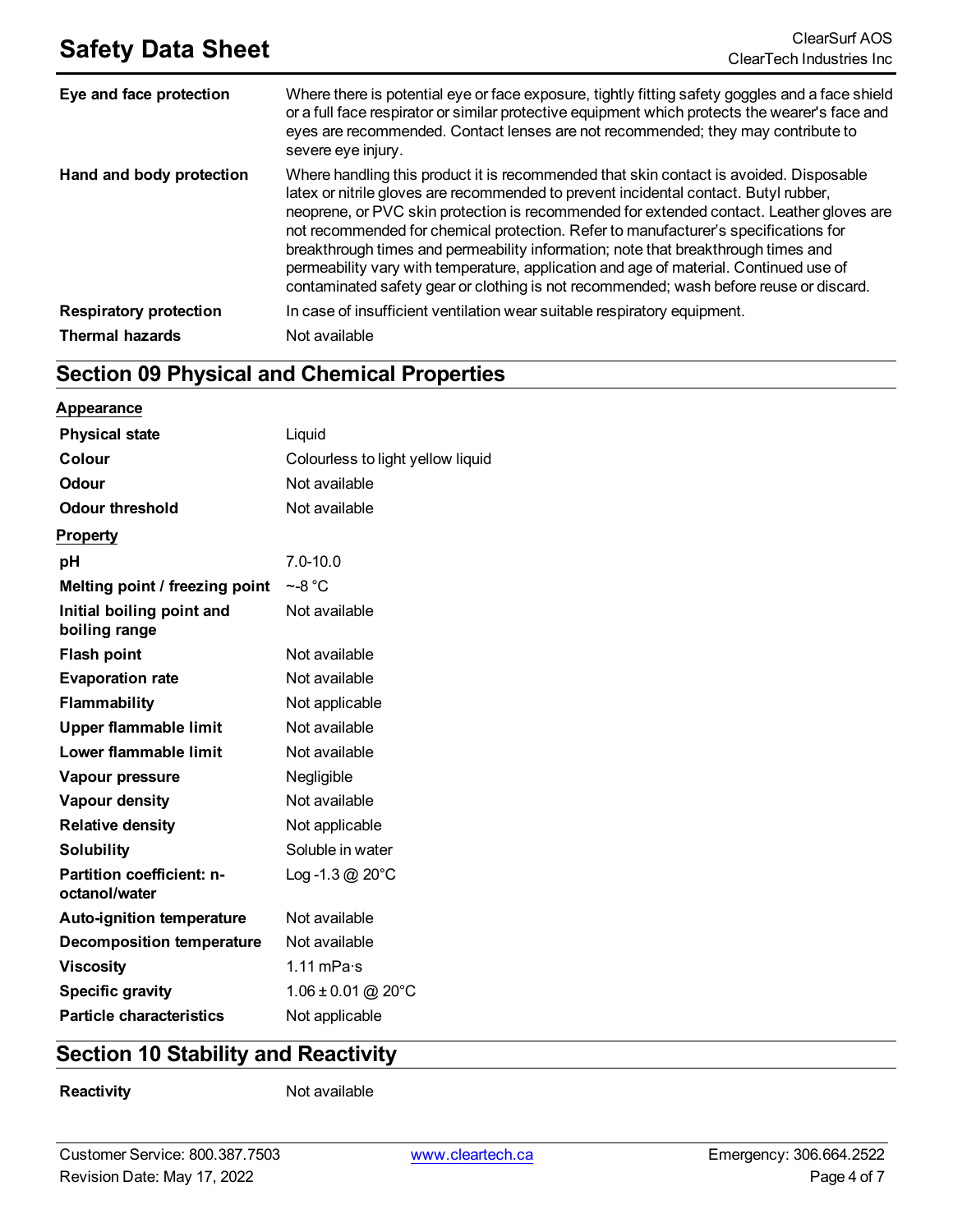## **Safety Data Sheet** ClearSurf AOS<br>ClearTech Industries Inc.

| <b>Stability</b>                             | This product is stable if stored according to the recommendations in Section 07.                                     |
|----------------------------------------------|----------------------------------------------------------------------------------------------------------------------|
| <b>Possibility of hazardous</b><br>reactions | Hazardous polymerization is not known to occur.                                                                      |
| <b>Conditions to avoid</b>                   | Avoid contact with incompatible materials. Do not freeze.                                                            |
| Incompatible materials                       | Oxidizing agents, such as oxygen, hydrogen peroxide, sulphuric and nitric acids,<br>hypochlorites and permanganates. |
| <b>Hazardous decomposition</b><br>products   | Thermal decomposition may produce oxides of carbon and sulphur.                                                      |

### **Section 11 Toxicological Information**

#### **Acute Toxicity (LD50 / LC50 values)**

| Component              | Route  | <b>Species</b> | Value         | <b>Exposure time</b> |
|------------------------|--------|----------------|---------------|----------------------|
| Alpha olefin sulfonate | Oral   | Rat            | 2,079 mg/kg   |                      |
|                        | Dermal | Rabbit         | $6,300$ mg/kg |                      |

#### **Toxic Health Effect Summary**

| <b>Chemical</b><br>characteristics | No known effects                                                                                           |
|------------------------------------|------------------------------------------------------------------------------------------------------------|
| <b>Skin</b>                        | Causes skin irritation. May cause transient irritation with prolonged exposure.                            |
| Ingestion                          | May cause discomfort or nausea.                                                                            |
| <b>Inhalation</b>                  | May cause respiratory irritation.                                                                          |
| Eye contact                        | Causes serious eye damage.                                                                                 |
| <b>Sensitization</b>               | This product and its components at their listed concentration have no known sensitizing effects.           |
| <b>Mutagenicity</b>                | This product and its components at their listed concentration have no known mutagenic effects.             |
| Carcinogenicity                    | This product and its components at their listed concentration have no known carcinogenic effects.          |
| Reproductive<br>toxicity           | This product and its components at their listed concentration have no known reproductive effects.          |
| Specific organ<br>toxicity         | This product and its components at their listed concentration have no known effects on specific<br>organs. |
| <b>Aspiration hazard</b>           | Not available                                                                                              |
| Synergistic<br>materials           | Not available                                                                                              |

### **Section 12 Ecological Information**

#### **Ecotoxicity**

| Component              | Type             | <b>Species</b>           | Value      | <b>Exposure Time</b> |
|------------------------|------------------|--------------------------|------------|----------------------|
| Alpha olefin sulfonate | LC50             | Zebra fish               | $4.2$ mg/L | 96 hours             |
|                        | EC50             | Aquatic<br>invertabrates | 4.53 mg/L  | 48 hours             |
|                        | EC <sub>50</sub> | Marine algea             | 1.97 mg/L  | 72 hours             |

**Biodegradability** The domestic substance list categorizes all of the components of this product as nonpersistent.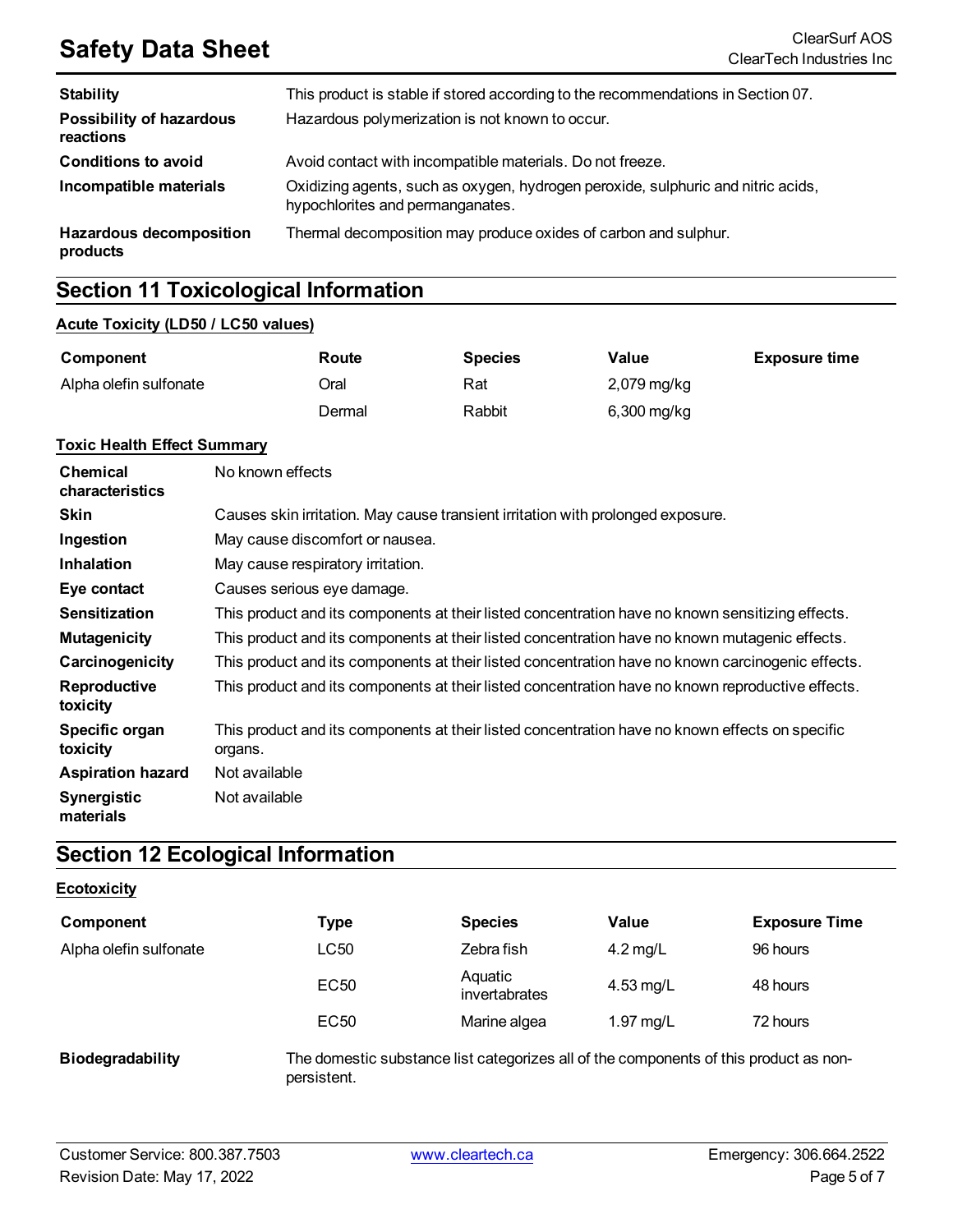### **Safety Data Sheet** ClearSurf AOS

| <b>Bioaccumulation</b> | The domestic substance list categorizes all of the components of this product as non-<br>bioaccumulative. |
|------------------------|-----------------------------------------------------------------------------------------------------------|
| <b>Mobility</b>        | This product is water soluble, is not predicted to adsorb to soil and may contaminate ground<br>water.    |
| Other adverse effects  | Not available                                                                                             |

#### **Section 13 Disposal Considerations**

| <b>Waste From Residues /</b>  | Dispose in accordance with all federal, provincial, and local regulations including the                                                                                     |
|-------------------------------|-----------------------------------------------------------------------------------------------------------------------------------------------------------------------------|
| <b>Unused Products</b>        | Canadian Environmental Protection Act.                                                                                                                                      |
| <b>Contaminated Packaging</b> | Do not remove label, follow label warnings even after the container is empty. Empty<br>containers should be recycled or disposed of at an approved waste handling facility. |

#### **Section 14 Transport Information**

| UN number                                  | Not available                                                                                                                     |
|--------------------------------------------|-----------------------------------------------------------------------------------------------------------------------------------|
| UN proper shipping name<br>and description | Not available                                                                                                                     |
| Transport hazard class(es)                 | Not available                                                                                                                     |
| Packing group                              | Not available                                                                                                                     |
| <b>Excepted quantities</b>                 | Not available                                                                                                                     |
| <b>Environmental hazards</b>               | Not listed as a marine pollutant under Canadian TDG Regulations, schedule III.                                                    |
| <b>Special precautions</b>                 | No special provisions                                                                                                             |
| <b>Transport in bulk</b>                   | ERAP index: not available                                                                                                         |
|                                            | MARPOL 73/78 and IBC Code:<br>This product is not listed in Chapter 17 of the IBC Code.                                           |
| <b>Additional information</b>              | Secure containers (full or empty) during shipment and ensure all caps, valves, or closures<br>are secured in the closed position. |

**TDG PRODUCT CLASSIFICATION: This product has been classified on the preparation date specified at section 16** of this SDS, for transportation in accordance with the requirements of part 2 of the Transportation of Dangerous Goods Regulations. If applicable, testing and published test data regarding the classification of this product are **listed in the references at section 16 of this SDS.**

#### **Section 15 Regulatory Information.**

**NOTE: THE PRODUCT LISTED ON THIS SAFETY DATA SHEET HAS BEEN CLASSIFIED IN ACCORDANCE WITH THE HAZARD CRITERIA OF THE CANADIAN HAZARDOUS PRODUCTS REGULATIONS. THIS SAFETY DATA SHEET CONTAINS ALL INFORMATION REQUIRED BY THOSE REGULATIONS.**

All components of this product appear on the domestic substance list.

### **Section 16 Other Information**

**Date of latest revision: May 17, 2022**

**Note:** The responsibility to provide a safe workplace remains with the buyer / user. The buyer / user should consider the health hazards and safety information contained herein as a guide and should take those precautions required in an individual operation to instruct employees and develop work practice procedures for a safe work environment. The information contained herein is, to the best of our knowledge and belief, accurate. However, since the conditions of handling and use are beyond our control, we make no guarantee of results, and assume no liability for damages incurred by the use of this material. It is the responsibility of the buyer / user to comply with all applicable laws and regulations regarding handling, using, reselling and shipping this product.